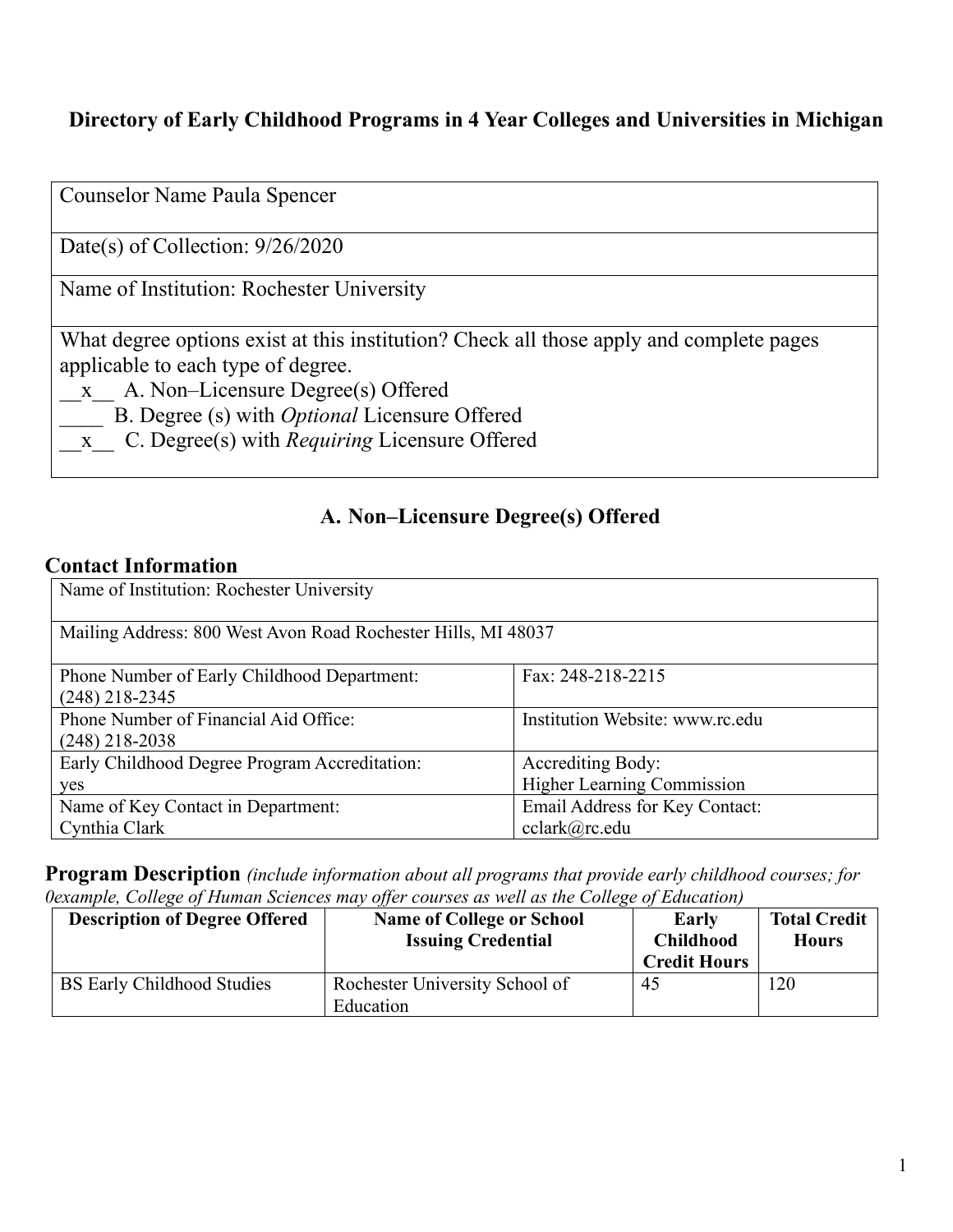## **Program Information**

| Requirements for admission to early childhood (EC)         | Cumulative GPA of $2.0$ – No admission   |
|------------------------------------------------------------|------------------------------------------|
| degree program. Include admission requirements             | required to program, only to university  |
| Requirements to enroll in EC classes. List any special     | See above                                |
| prerequisites                                              |                                          |
| Number of courses focused on birth-to-three                | $\mathbf{1}$                             |
| intervention?                                              |                                          |
| Number of courses focused on early childhood special       | $\overline{2}$                           |
| education?                                                 |                                          |
| Average # of EC courses offered each term                  | $12 - 13$                                |
| Average # of EC courses offered online each term           | 10                                       |
| Average # of EC courses offered in summer term             | 9                                        |
| Average # of courses offered in Spanish each term          | None                                     |
| Average # of EC courses offered per Term (not summer)      | All ECS courses at the Macomb campus are |
| at night                                                   | offered at night (2-3)                   |
| Average # of EC courses offered per term (not summer)      | none                                     |
| on Saturday                                                |                                          |
| Average # of EC students per advisor.                      | 135                                      |
| # total T.E.A.C.H. Early Childhood® BA Scholarships in     | 86                                       |
| Fiscal Year (FY) 2019-20                                   |                                          |
| Satellite campuses with EC courses (number and             | Macomb Community College                 |
| location)                                                  |                                          |
| Tuition cost per credit hour offered for on-campus, seated | \$458/semester hour                      |
| courses in FY 2020-21                                      |                                          |
| Fees for on-campus, seated courses in FY 2020-21           | varies                                   |
| Tuition cost per credit hour offered for online/distance   | \$458/semester hour                      |
| learning courses in FY 2020-21                             |                                          |
| Fees for online/distance learning courses offered in FY    | none                                     |
| 2020-21                                                    |                                          |
| List all 2-year schools with whom EC articulation          | Macomb Community College, Mott           |
| agreements are in place                                    | <b>Community College</b>                 |
| Provide link or text which describes student degree        | http://docs.rc.edu/2019-2020/Course-     |
| transfer policy (from                                      | Catalog/Admissions/Admission-Standards   |
| 2-year institutions to this university)                    |                                          |
| Average # of EC courses offered per Term in accelerated    | The entire ECE program is offered in the |
| format (courses offered in 6 to 8 weeks)                   | accelerated format.                      |
| Provide # of degrees awarded by type in FY 2019-20         | 58                                       |
| Immigration status verified for admission                  | Yes                                      |
|                                                            |                                          |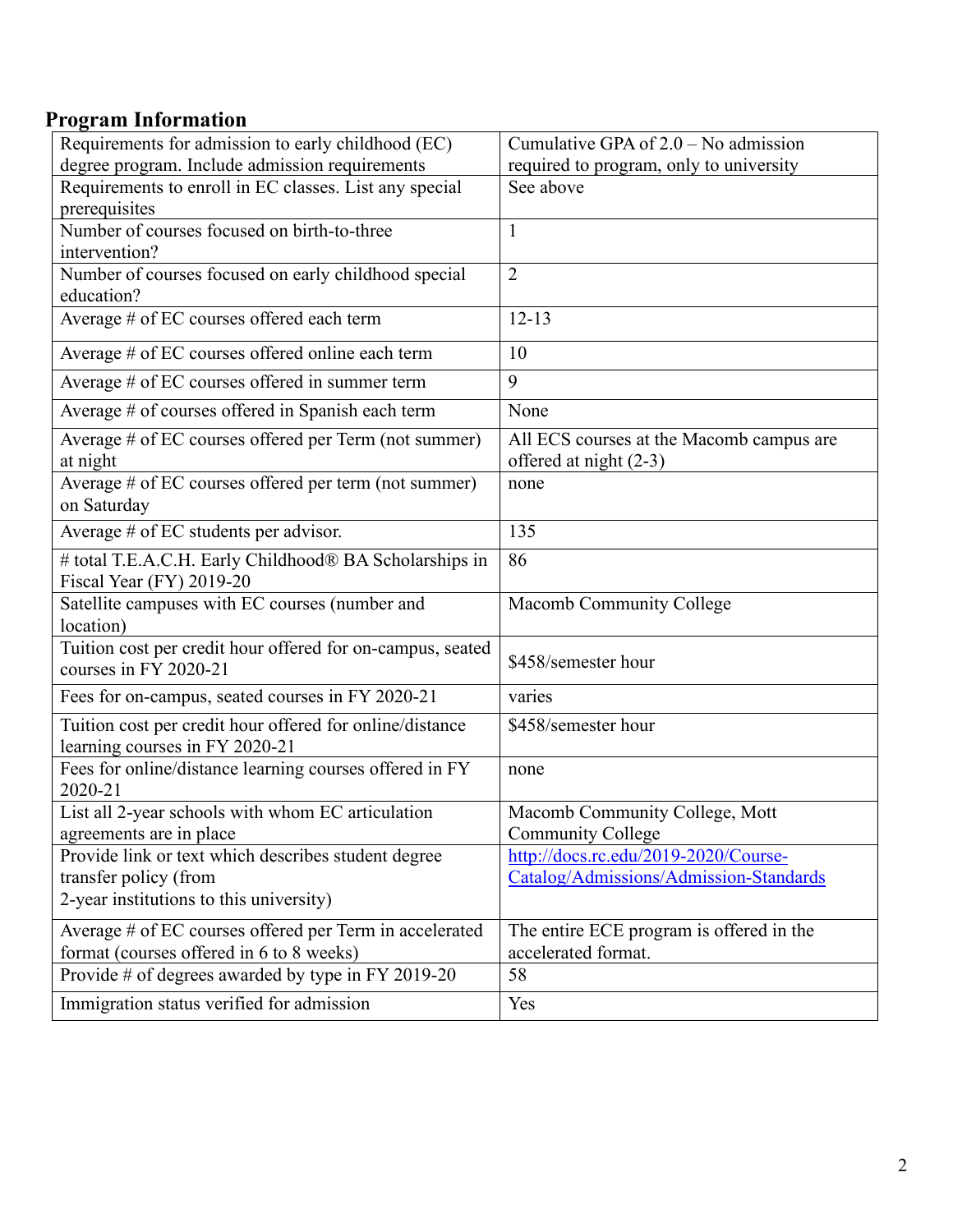# **C. Degree(s) with** *Requiring* **Licensure Offered**

## **Contact Information**

| Name of Institution: Rochester University                     |                                      |  |
|---------------------------------------------------------------|--------------------------------------|--|
| Mailing Address: 800 West Avon Road Rochester Hills, MI 48037 |                                      |  |
| <b>Phone Number of Department:</b>                            | Fax: 248-218-2215                    |  |
| $(248)$ 218-2345                                              |                                      |  |
| Phone Number of Financial Aid Office:                         | <b>Institution Website:</b>          |  |
| $(248)$ 218-2038                                              | www.rc.edu                           |  |
| Degree Program Accreditation:                                 | Accrediting Body:                    |  |
| Yes                                                           | MDE/CAEP, Higher Learning Commission |  |
| Name of Key Contact in Department:                            | Email Address for Key Contact:       |  |
| Cynthia Clark                                                 | cclark@rc.edu                        |  |

# **Program Description**

| Description of<br><b>Degree Offered</b> | <b>Description of License</b> | <b>Name of College or School</b><br><b>Issuing Credential</b> | <b>Early</b><br><b>Childhood</b><br><b>Credit Hours</b> | <b>Total</b><br><b>Credit</b><br><b>Hours</b> |
|-----------------------------------------|-------------------------------|---------------------------------------------------------------|---------------------------------------------------------|-----------------------------------------------|
| <b>BS</b> Elementary<br>Education       | <b>ZS Endorsement</b>         | Rochester University School<br>of Education                   | 33                                                      | 133                                           |

### **Program Information**

| Requirements for admission to early childhood (EC) | Admission to the Teacher Education Program                                                                                                                                                                              |
|----------------------------------------------------|-------------------------------------------------------------------------------------------------------------------------------------------------------------------------------------------------------------------------|
| degree program. Include admission requirements     | All students seeking Michigan Provisional<br>Teacher Certification must apply for and be<br>admitted to the Teacher Education Program.<br>The following must be documented at the time<br>of application for admission: |
|                                                    | - Completion of 30 hours with a<br>minimum cumulative GPA of 3.0, with no<br>grade below a "C" in the major, minor and<br>professional studies.                                                                         |
|                                                    | Satisfactory completion of EDU 3213<br>Educational Psychology with a minimum<br>grade of C.                                                                                                                             |
|                                                    | Criteria for admission to the Teacher<br>Education Program include the following:                                                                                                                                       |
|                                                    | - Completion of an Application for<br>Admission to Teacher Education.                                                                                                                                                   |
|                                                    | - Submission of a completed Criminal                                                                                                                                                                                    |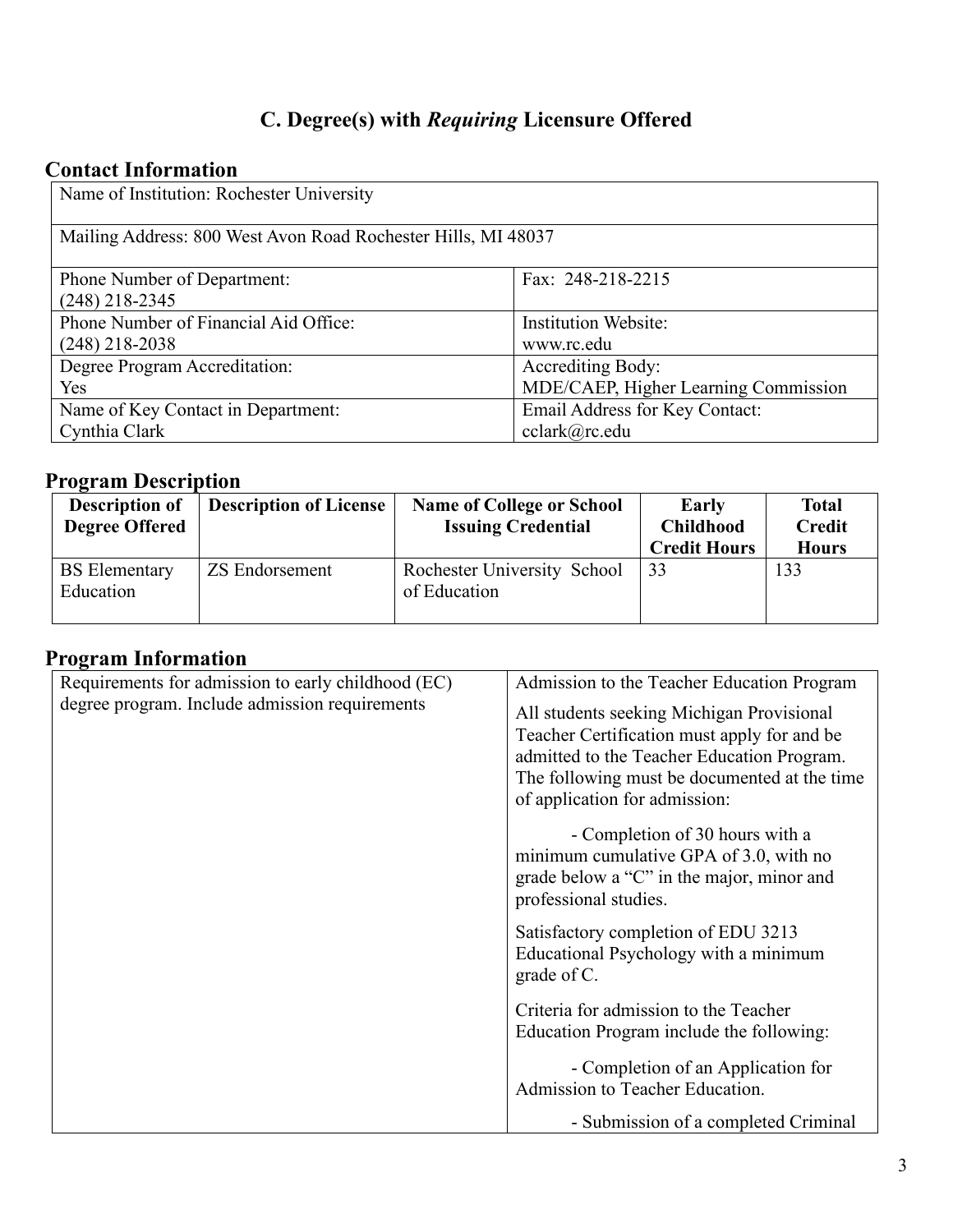|                                                                                              | Record Disclosure.                                                                                                                                                                                                                                                                                                                                                  |
|----------------------------------------------------------------------------------------------|---------------------------------------------------------------------------------------------------------------------------------------------------------------------------------------------------------------------------------------------------------------------------------------------------------------------------------------------------------------------|
|                                                                                              | - Submission of two evaluations to be<br>completed by faculty in two of the following<br>areas: education, major or minor.                                                                                                                                                                                                                                          |
|                                                                                              | - Completion of an interview with the<br><b>Education Admission Committee.</b>                                                                                                                                                                                                                                                                                      |
|                                                                                              | - Successful field placement<br>evaluations from EDU 3213 Educational<br>Psychology field experience.                                                                                                                                                                                                                                                               |
|                                                                                              | - Compliance with all standards expected of<br>the Rochester University campus community,<br>as outlined in the Student Handbook and the<br>College Catalog.                                                                                                                                                                                                        |
|                                                                                              | The application package is reviewed by the<br>Admission Subcommittee. All recommended<br>candidates for admission to the Teacher<br>Education Program are reviewed and approved<br>by the Advisory Council at its meetings in<br>December and May. Candidates are notified of<br>admission status through a letter from the<br>director of the School of Education. |
|                                                                                              | The application package deadline for the fall<br>semester is November 1. The spring semester<br>deadline is April 1. Admission is valid for six<br>years; however, changes mandated by the<br>Michigan Department of Education may<br>impose additional requirements during that<br>time period.                                                                    |
| Requirements to enroll in EC classes. List any special<br>prerequisites like placement tests | None                                                                                                                                                                                                                                                                                                                                                                |
| Number of courses focused on birth-to-three intervention?                                    |                                                                                                                                                                                                                                                                                                                                                                     |
| Number of courses focused on early childhood special<br>education?                           | $\overline{3}$                                                                                                                                                                                                                                                                                                                                                      |
| Average # of EC courses offered each term                                                    | $7 - 8$                                                                                                                                                                                                                                                                                                                                                             |
| Average # of EC courses offered online each term                                             | $7 - 8$                                                                                                                                                                                                                                                                                                                                                             |
| Average # of EC courses offered in summer term                                               | $\overline{3}$                                                                                                                                                                                                                                                                                                                                                      |
| Average # of courses offered in Spanish each term                                            | None                                                                                                                                                                                                                                                                                                                                                                |
| Average # of EC courses offered per Term (not summer)<br>at night                            | None $-$ all online                                                                                                                                                                                                                                                                                                                                                 |

| Average # of EC courses offered per term (not summer) | None |
|-------------------------------------------------------|------|
| on Saturday                                           |      |